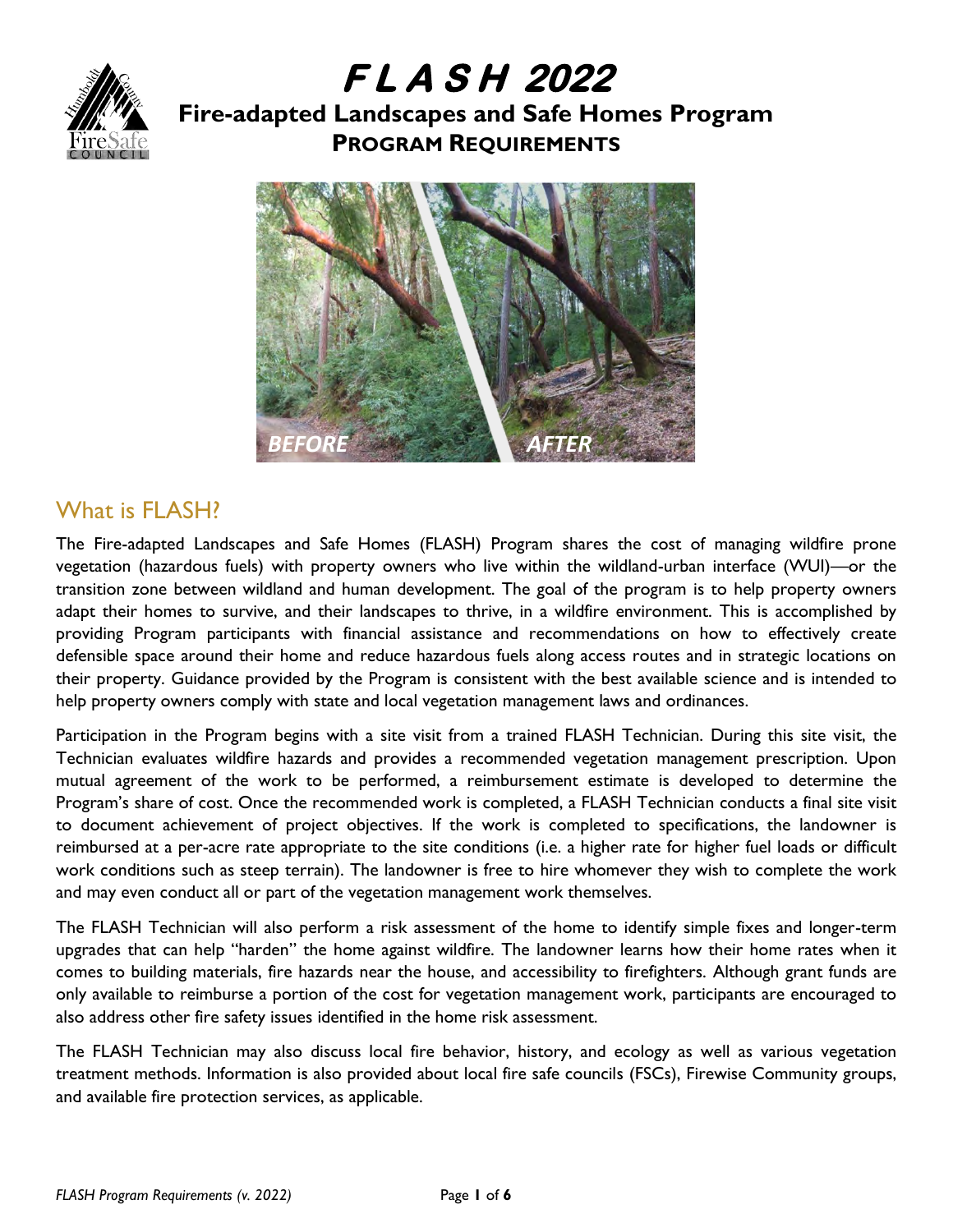### Why FLASH?

Fire is a natural component of the landscapes of Humboldt County and will continue to shape them. Every community across Humboldt's heavily forested landscape experiences periodic windows of opportunity during which conditions are right for a small ignition to grow into a destructive wildfire. Historic development patterns have resulted in the establishment of many small, isolated communities with limited fire protection and prevention resources. Furthermore, wildfire suppression over many decades has resulted in the buildup of fuel and has increased the potential for higher fire intensities, greater loss of life and property, and higher fire suppression costs.

Recent and historic wildfire events in and near Humboldt County have shown the potential for extremely hazardous burning conditions resulting in substantial threat to life, health, and property. Local rural residents have become more and more aware of this threat and are looking for ways to reduce the fire hazards around their homesteads and along their access routes. The FLASH Program represents a response to this increased awareness and desire to take action.

The FLASH Program aims to empower property owners through education and direct experience. The home risk assessment and prescription provided by FLASH Technicians includes discussion with the landowner about which trees to remove, how high to prune, slash disposal, the best tools to use, home fire safety, and more—information critical to maintaining the effectiveness of FLASH treatments.

The Program's design considers that the initial cost of thinning hazardous fuels is much higher than the cost of maintenance. The financial assistance provided through the Program enables property owners to take action. Without such an incentive, the financial burden and work required may be overwhelming. Not only is maintenance a less daunting task, but participating property owners also have a vested interest in maintaining their projects because of their substantial cost-share investment, contributed directly or as "sweat-equity".

Landowners who choose to participate in the FLASH Program reap great personal benefits. Most importantly, they dramatically increase the chance of their home surviving a wildfire. The Program can also support a landowner's ability to meet or even exceed state vegetation management requirements; increase the safety of their evacuation routes; and improve their chances of getting or retaining fire insurance.

The work completed under the FLASH Program confers a public benefit as well as a private one. Conducting hazardous vegetation management around homes and along access routes decreases the likelihood of a wildfire spreading into home ignition zones or impeding safe evacuation of the neighborhood; it also provides firefighters with the option to deploy their resources to protect homes, thereby reducing the risk of structure loss. Well-managed vegetation also decreases wildfire intensity, making it less likely to ignite structures and minimize the potentially destructive impacts of embers. By reducing the ignition potential on individual properties, the threat of wildfires spreading into the greater community or the wildlands is also reduced.

> *Focus on preparing areas closest to the home (Zone 0) and work outwards to the property line (Zone 1 and 2). Clearing access routes is also critical.*

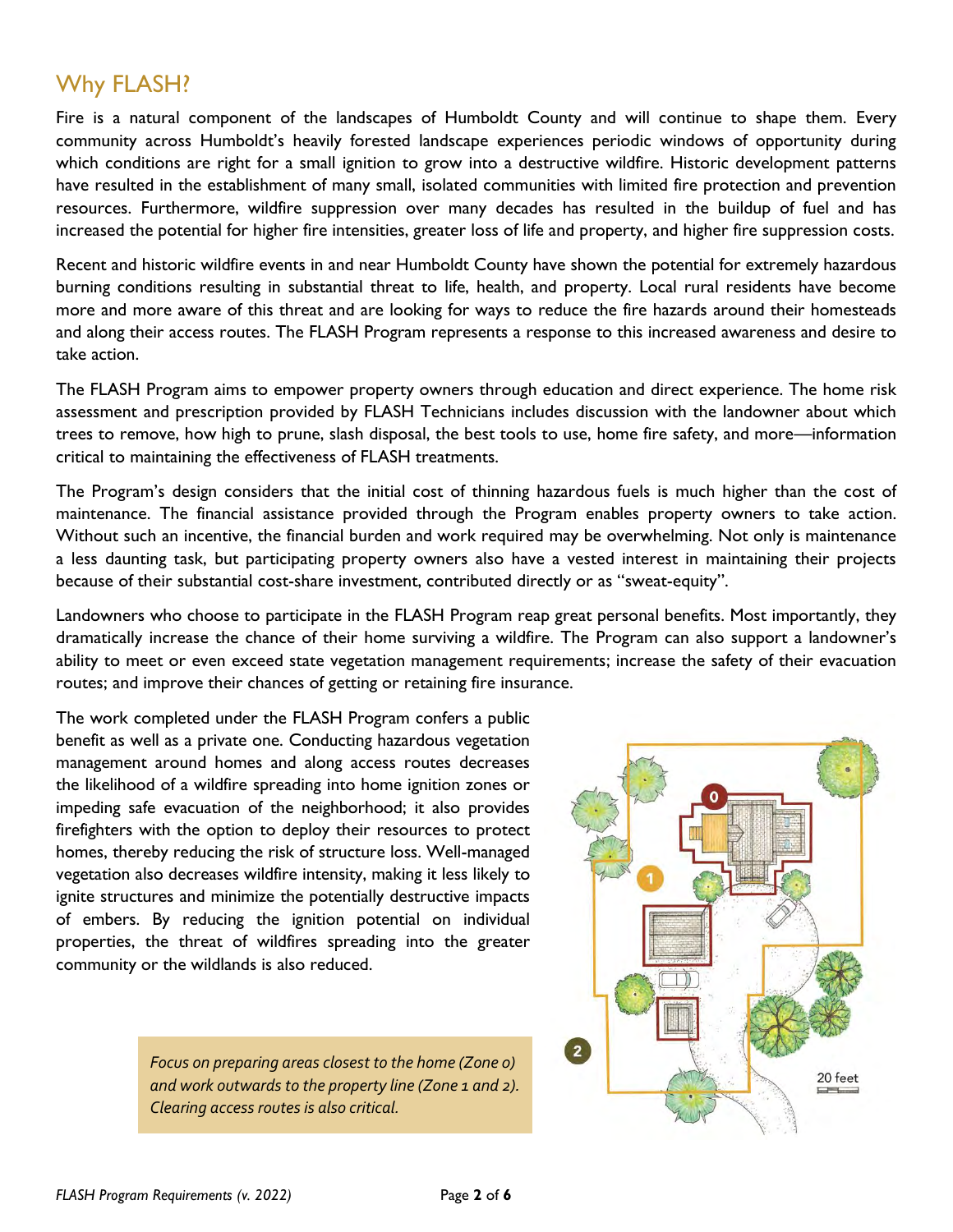### Program Administration

The County of Humboldt, on behalf of the Humboldt County Fire Safe Council (HCFSC), applied for and received funding through the California Climate Investments (CCI) Department of Forestry and Fire Protection (CAL FIRE) Fire Prevention Program Grant program. The FLASH Program leverages private landowner contributions to multiply the benefits of public funds for public good.

Through professional services agreements with the County, local fire safe councils, community organizations, or independent contractors implement the FLASH Program within their respective service areas. Overall grant administration and program oversight are provided by the Humboldt County Natural Resources Planning Division with guidance from the HCFSC, UC Cooperative Extension, and CAL FIRE. Each of these organizations bring experience and expertise to the process of designing and carrying out the best possible program.

### **PROGRAM STEPS & REQUIREMENTS**

| <b>Program Steps</b> |  |
|----------------------|--|
|----------------------|--|

| I.    | <b>HCFSC / County</b>         | Solicit interest forms from potential program participants                                                                  |
|-------|-------------------------------|-----------------------------------------------------------------------------------------------------------------------------|
| Н.    | <b>FLASH Technician</b>       | Screen participants for eligibility and conduct initial site visit and Home Risk<br>Assessment.                             |
| III.  | <b>FLASH Technician</b>       | Identify fuels reduction project boundaries, acreage, environmental impact<br>information, and treatment prescriptions.     |
| IV.   | <b>FLASH Technician</b>       | Develop reimbursement estimate and map. Take "Before" photos.                                                               |
| V.    | Landowner                     | Sign Participation Agreement, Reimbursement Agreement, and other forms.                                                     |
| VI.   | Landowner                     | Initiate fuels reduction work (only after all paperwork is completed).                                                      |
| VII.  | <b>FLASH Technician</b>       | Conduct completion visit (and any necessary follow up visits) and approve project<br>completion forms. Take "After" photos. |
| VIII. | County or FLASH<br>Technician | Reimburse landowner per Reimbursement Agreement.                                                                            |

#### Program Requirements for Landowners

- Meet the minimum 0.5 acre project area requirement and be located within the State Responsibility Area (funding is not available for properties within city limits at this time).
- Participate in an initial site visit and Home Risk Assessment, as applicable (before any work is completed) and follow-up visit(s) from Program staff to assess progress and to determine funds to be paid out.
	- o Information will be gathered during these visits to document the project through photos, maps, and work descriptions. The County Grant Administrator and/or the CAL FIRE Grant Manager may also visit sites with landowner permission.
- Agree to cost-share rates and practices determined by the FLASH Technician based on fuel loading, slope, ecosystem type, and accessibility.
- Submit a W-9 Form with social security number or employer ID number (required by the IRS if reimbursement amount exceeds \$600).
- Document contribution to project costs using the Landowner Contribution Documentation form (landowner's time can be calculated at the California state rate suggested by [Independent Sector](https://independentsector.org/resource/vovt_state_2022/), currently \$35.56/hour). Receipts must be retained, and in-kind hours must be tracked by the landowner and reported to the FLASH Technician.
- Meet the fire risk reduction standards of the program by adhering to the vegetation management recommendations of the FLASH Technician (guidance materials will be provided).
- Comply with all applicable federal, state, and local laws and ordinances (Environmental Compliance Considerations are discussed with each landowner to ensure awareness of laws).
- Dispose of fuels created during operations by chipping, hand-pile burning, or in limited circumstances, by lop-and-scatter.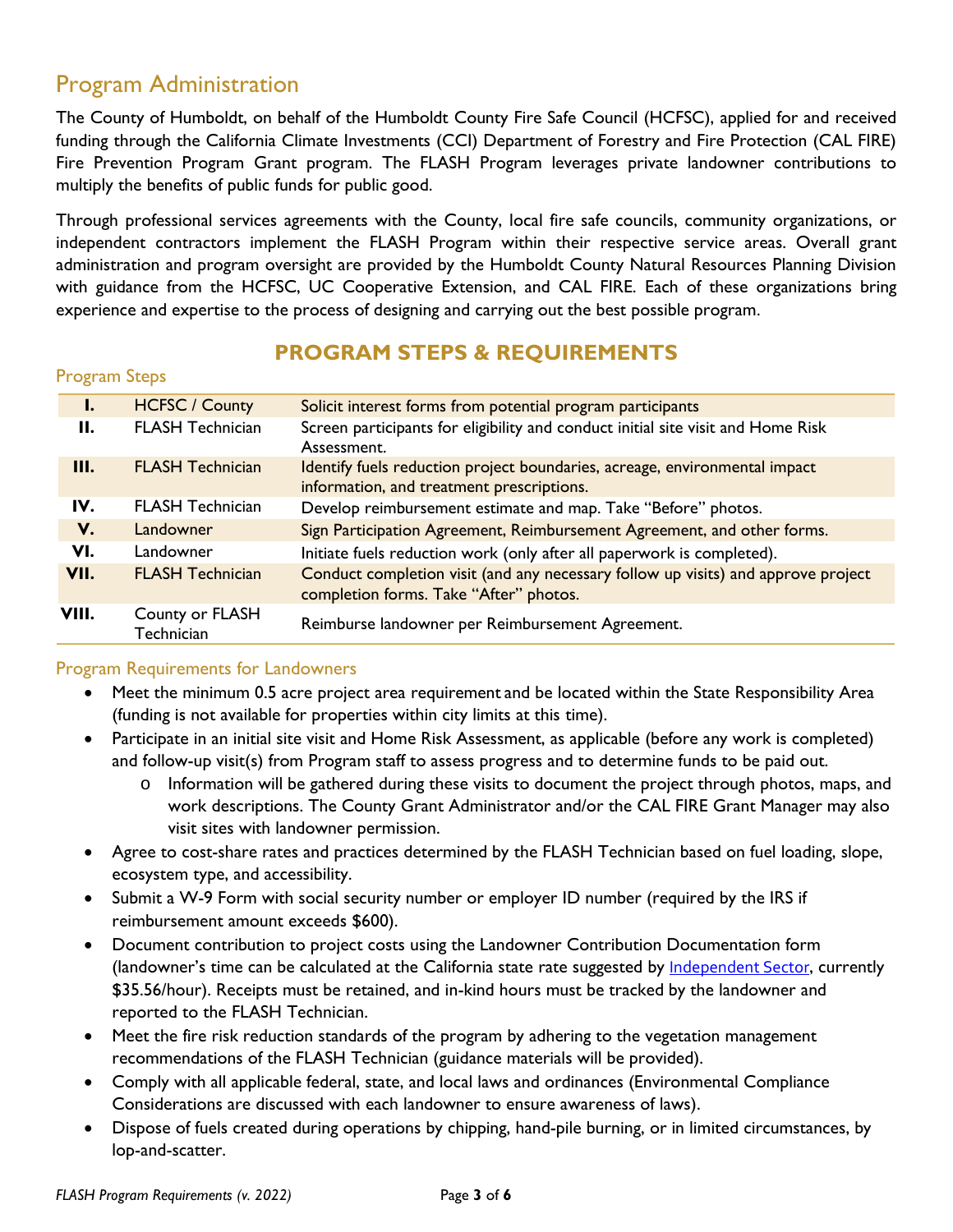- o Hand piles must be burned on already disturbed areas (such as landings, driveways, roads, areas that have previously been used for burn piles).
- o If burning is the slash disposal method employed, landowners must have a valid permit to conduct open burning issued by the North Coast Unified Air Quality Management District. For more information call (707) 443-3093 or visit the District's website at: [www.ncuaqmd.org.](file://///cty-fs-01/Natural%20Resources/FSC/Grants-Funding/CAL%20FIRE/2019-20%20Fire%20Prevention%20Grant%20Program%20FLASH/Project%20Files/Program%20Docs/www.ncuaqmd.org)
- Complete all project work, including full slash disposal, in a timely manner. All work must be completed before reimbursement can be received.

#### Eligible Treatments

- **Thinning and Limbing:**
	- o **Shaded fuel break** Reduces surface fuels and ladder fuels and can reduce density of the canopy.
	- o **Defensible space** Reduces the volume of, or disrupts the vertical and horizontal continuity of, fuels within 100 feet of structures (more space may be warranted on steep slopes).
- **Managing Grass and Flashy Fuels** Removal of brush and flashy fuels including strategic mowing in open areas.

#### Program Contribution Rates

- Landowner Contribution: Program participants are expected to support the successful completion of their project with direct funds and/or in-kind (non-monetary) contributions.
	- o Direct funds: Examples include equipment rental or payments to a vegetation management contractor. There are no mandates or restrictions on who may be hired to complete the work. **Participants must retain their receipts and provide them to their FLASH Technician.**
	- o In-kind: The most common in-kind contribution is the "sweat equity", or hours invested by the landowner, multiplied by a standard rate. **Participants must track these hours and report them to their FLASH Technician.**
	- o Projects may be completed using one or both of the above contribution types.
- Landowners will be reimbursed according to the per-acre rates below. An estimated total reimbursement will be determined by the FLASH Technician and will be agreed upon by both parties prior to the start of work. The per-acre rates are intended to reimburse roughly 40% of project costs.
- The maximum reimbursement per ownership is \$4,500 (special circumstances may warrant additional funds pending County approval).

| <b>Thinning and Limbing</b> | <b>Managing Grass and Flashy Fuels</b> |
|-----------------------------|----------------------------------------|
| \$280/acre Light            | \$150/acre Light                       |
| \$560/acre Moderate         | \$440/acre Moderate                    |
| \$900/acre Heavy            | \$800/acre Heavy                       |

• Bonus: +\$100 for work done in the Defensible Space Zone (within 100 feet from structure) that conforms to state guidelines.

*Funding for this project provided by the California Department of Forestry and Fire Protection as part of the California Climate Investments Program and the Cooperative Fire Program of the U.S. Forest Service, Department of Agriculture, Pacific Southwest Region, through California Fire Safe Council ("CFSC") Grants Clearinghouse Fire Prevention Program.*

*Coordination and support provided by the following organizations:*

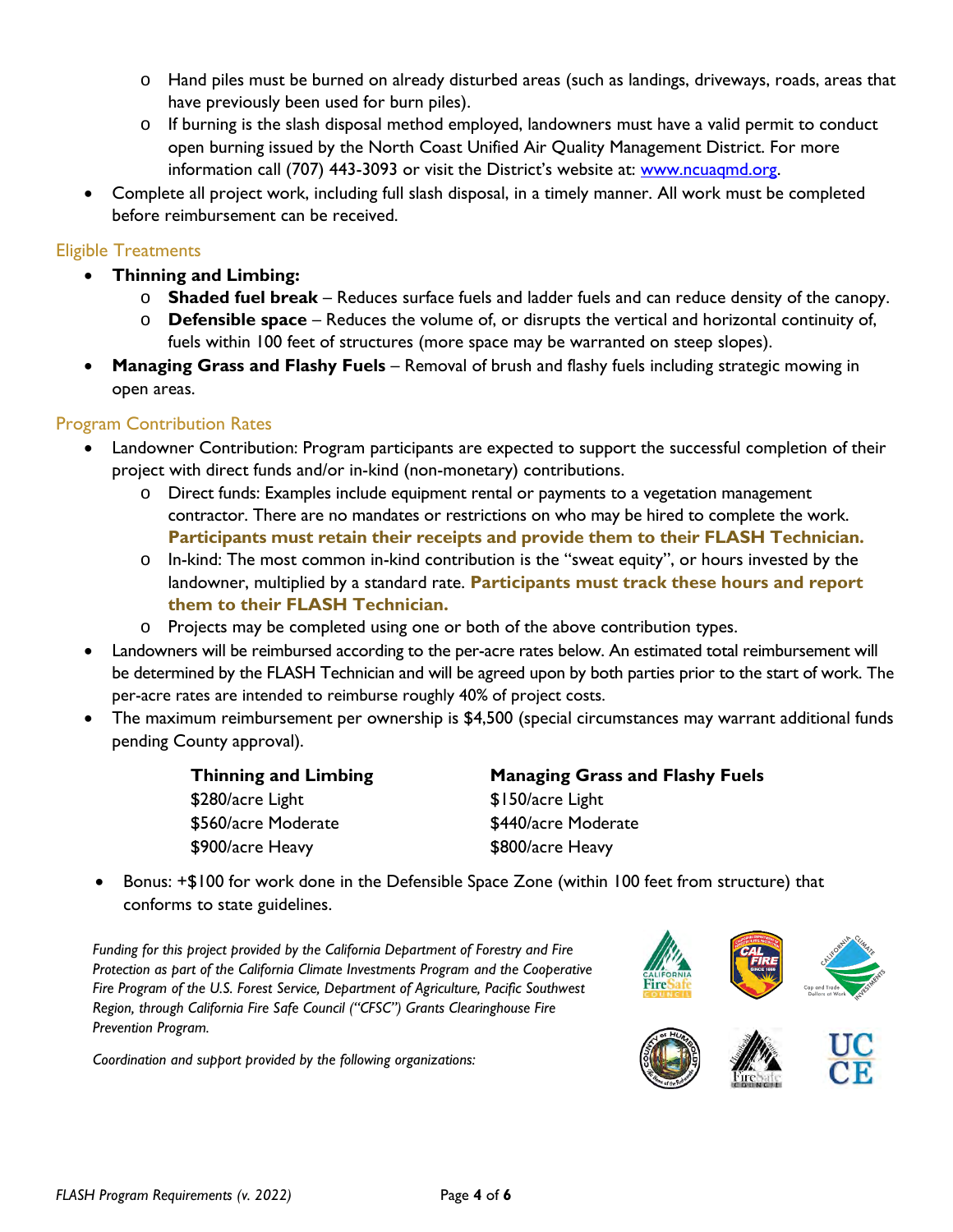Once a landowner decides to participate and the FLASH Technician determines that it is an eligible project, map units, treatment types and documents are finalized. Proposed units should be mapped with GPS unit and be mapped in such a way that on the ground unit boundaries are clear. This may mean indicating number of feet from road or house to edge of unit. The FLASH Technician will also help with flagging the boundaries of the unit.